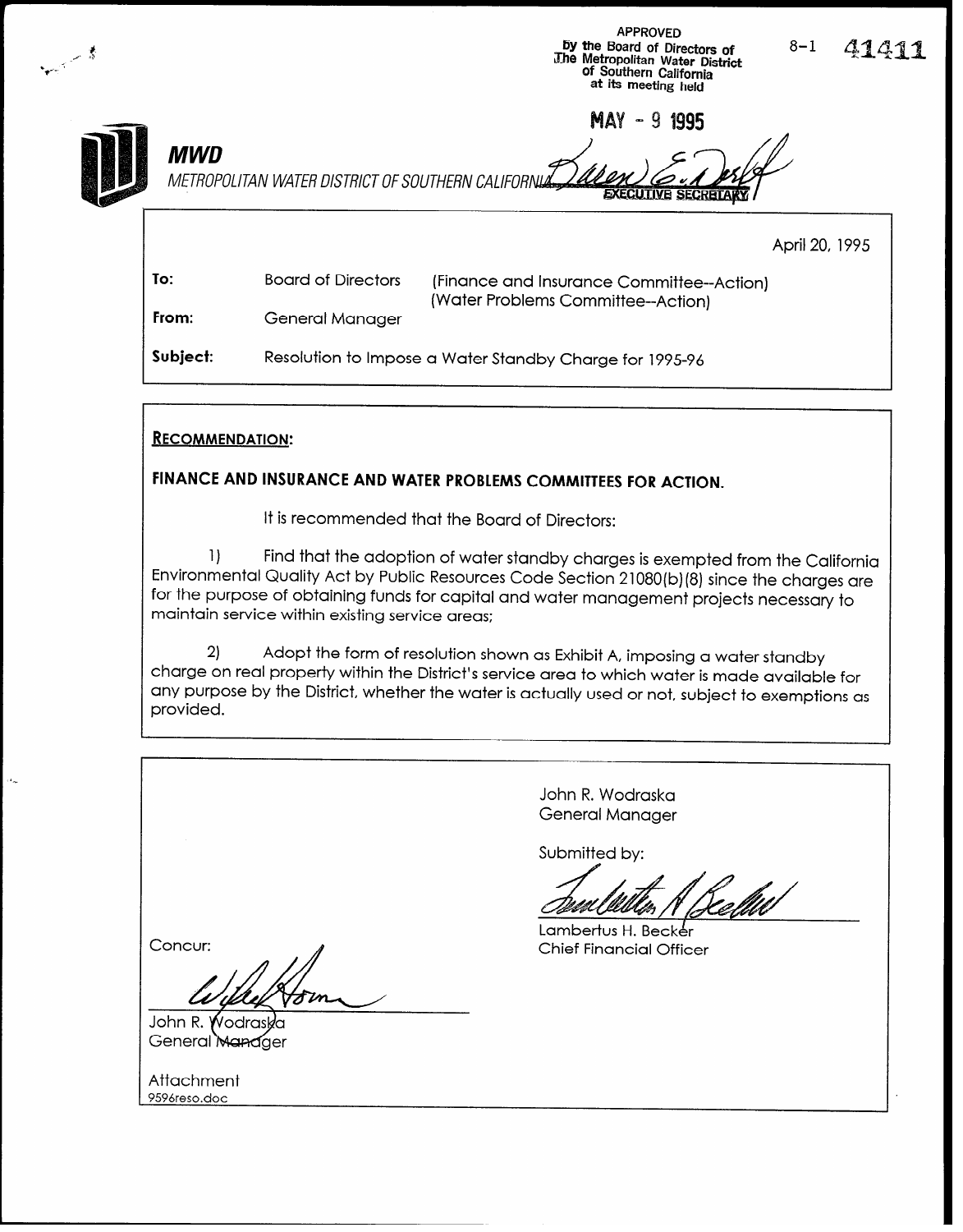#### EXECUTIVE SUMMARY

In January 1995, your Board adopted Resolution 8464 declaring the intention to impose a readiness-to-serve charge and giving the member public agencies the option of having all or a portion of their readiness-to-serve charge collected by means of water standby charges. Subsequently, a public hearing was held and, in March 1995, your Board adopted Resolution 8468, fixing and adopting the readiness-toserve charge for fiscal year 1995 -96.

Exhibit A, attached to this letter, is a form of final resolution that, if adopted by your Board, will impose a water standby charge on non-exempt real property within the service areas of participating member public agencies, for fiscal year 1995-96. As indicated in the resolution, 23 of Metropolitan's 27 member public agencies have opted to have the standby charge imposed.

The resolution also authorizes the General Manager to act upon applications for exemption of certain lands from imposition of the water standby charge, and establishes an Ad Hoc Committee of the Board to hear appeals made by property owners who have been denied exemption. The exemption criteria are the same as those adopted for prior years.

The 1995-96 standby charges are being imposed under the authority embodied in Section 134.5 of the Metropolitan Water District Act and in accordance with provisions of the Uniform Standby Charge Procedures Act (USCPA). Under the USCPA, written protests representing 15 percent or more of the parcels charged will require an election to approve the charge. Written protests representing 40 percent of the parcels will eliminate the charge for the year. As of April 20, 1995, the District has received one written protest. If protests in the amount of 15% or more of the affective parcels are received on or before May 16, 1995, the Resolution will not go into effect.

Funds to be collected from the proposed water standby charge will be segregated to ensure that they are used only for the purposes for which the water standby charge was imposed.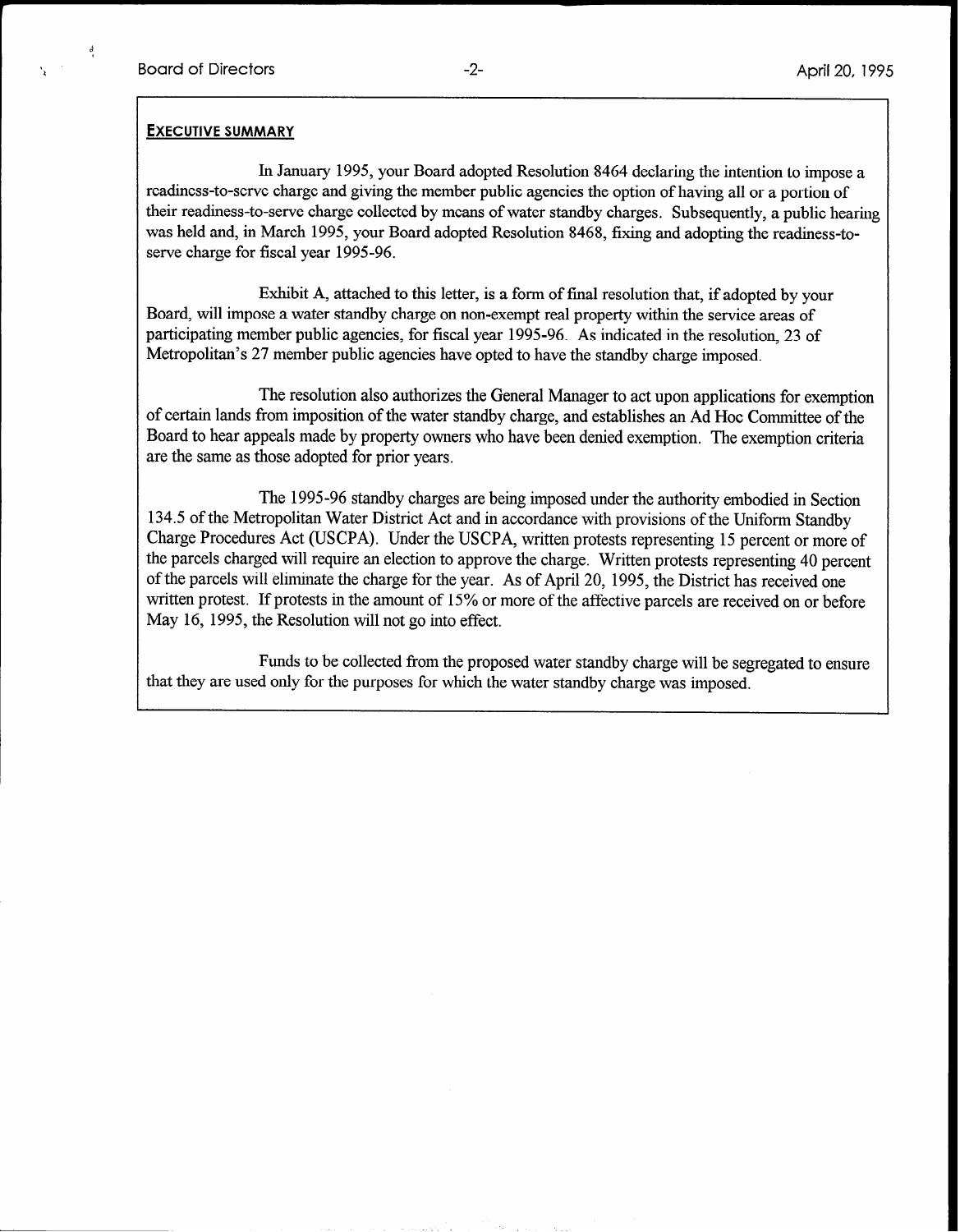#### DETAILED REPORT:

In January 1995, your Board adopted Resolution 8464 declaring the intention to impose a readiness-to-serve charge to be allocated among the member public agencies. Resolution 8464 provided that the member public agencies would be given the option of having all or a portion of their readiness-to-serve charge collected by means of water standby charges within their respective agencies. In March 1995, your Board adopted Resolution 8468, fixing and adopting the readiness-to-serve charge for fiscal year 1995-96.

Also in March 1995, member agencies were given the opportunity to request that Metropolitan impose standby charges within their respective service areas, as described in Resolution 8464. On April 11, 1995, a public hearing was held at which time interested parties were given the opportunity to express their views regarding the proposed standby charges. Exhibit A, attached to this letter, is a form of final resolution that, if adopted by your Board, will impose a water standby charge on non-exempt real property within the service areas of participating member public agencies, for fiscal year 1995-96. As indicated in the resolution, 23 of Metropolitan's 27 member public agencies have opted to have the standby charge imposed within their service areas. The standby charge, per acre or per parcel if less than an acre, within each participating member agency is the same as in fiscal year 1994-95.

The resolution also authorizes the General Manager to act upon applications for exemption of certain lands from imposition of the water standby charge in accordance with the terms and conditions for exemption specified in the resolution. In addition, the resolution provides for establishment of an Ad Hoc Committee of the Board to review and make recommendations to the Board on appeals made by property owners who have been denied exemption, with final determinations to be made by the Board. The exemption criteria are the same as those adopted for prior years and will be subject to specific guidelines set by the Ad Hoc Committee.

The 1995-96 standby charges are being imposed under the authority embodied in Section 134.5 of the Metropolitan Water District Act and in accordance with provisions of the Uniform Standby Charge Procedures Act (USCPA). Under the USCPA, if your Board receives written protests before the public hearing is concluded representing 15 percent or more of the parcels subject to the charges, the Board can still adopt or modify the charges, but the charges will be ineffective until approved by a majority vote in an election within the service area. If the written protests represent 40 percent of the parcels, the charge can not be implemented for that year. As of April 20, 1995, the District has received one written protest. If protests in the amount of 15% or more of the affective parcels are received on or before May 16, 1995, the Resolution will not go into effect. A final tally of protests will be presented to your Board at its June meeting.

Funds to be collected from the proposed water standby charge will be segregated to ensure that they are used only for the purposes for which the water standby charge was imposed.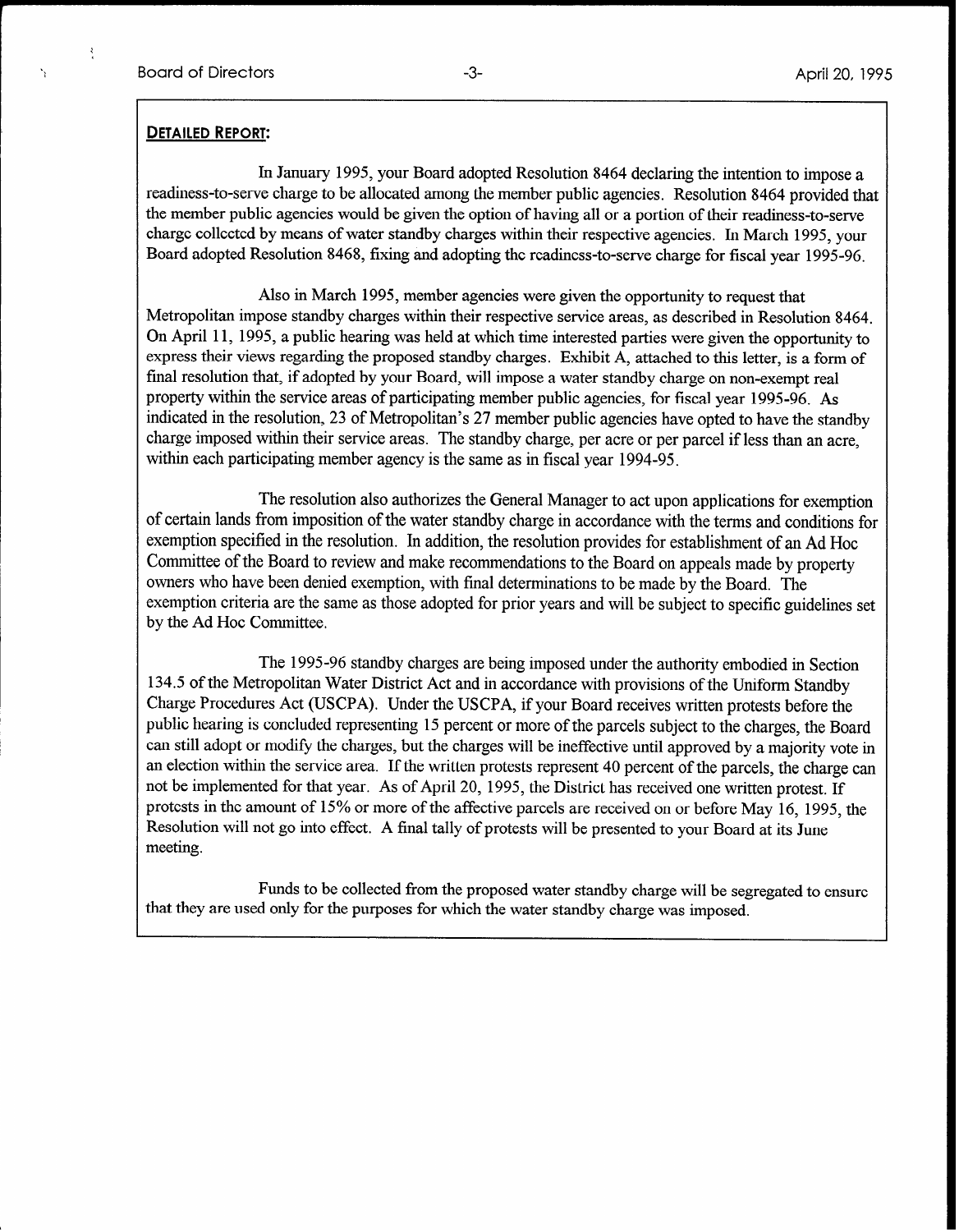41411

### EXHIBIT A

# THE METROPOLITAN WATER DISTRICT OF SOUTHERN CALIFORNIA

## RESOLUTION [8472]

# RESOLUTION OF THE BOARD OF DIRECTORS OF THE METROPOLITAN WATER DISTRICT OF SOUTHERN CALIFORNIA FIXING AND ADOPTING WATER STANDBY CHARGES FOR FISCAL YEAR 1995-96

WHEREAS, by Resolution 8464, adopted at its meeting held January 10, 1995, the Board of Directors (Board) of The Metropolitan Water District of Southern California (Metropolitan) resolved and determined that the public interest and necessity require Metropolitan to develop a reliable source of revenues less susceptible to seasonal and annual variation, through imposition of a readiness-to-serve charge to be collected from Metropolitan's member public agencies; and that said readiness-to-serve charge should be in an amount sufficient to provide for payment of the debt service, not paid from ad valorem property taxes, of capital expenditures for projects needed to meet the reliability and quality needs at existing demand levels;

WHEREAS, at its meeting on March 14,1995, the Board adopted Resolution 8468, "Resolution of the Board of Directors of The Metropolitan Water District of Southern California Fixing and Adopting Reading  $R$  Reading  $R$  and  $R$  $\alpha$   $\alpha$   $\beta$ 

 $W$ adopted a reading a reading a reading of the amount of  $\frac{1}{2}$  to be a reading to be a reading of  $\frac{5656,000,000}{2}$  to be a reading to be a reading to be a reading to be a reading to be a reading to be a reading to be adopted a readiness-to-serve charge in the amount of \$56,000,000 to be allocated among member agencies and levied as described in Resolution 8464;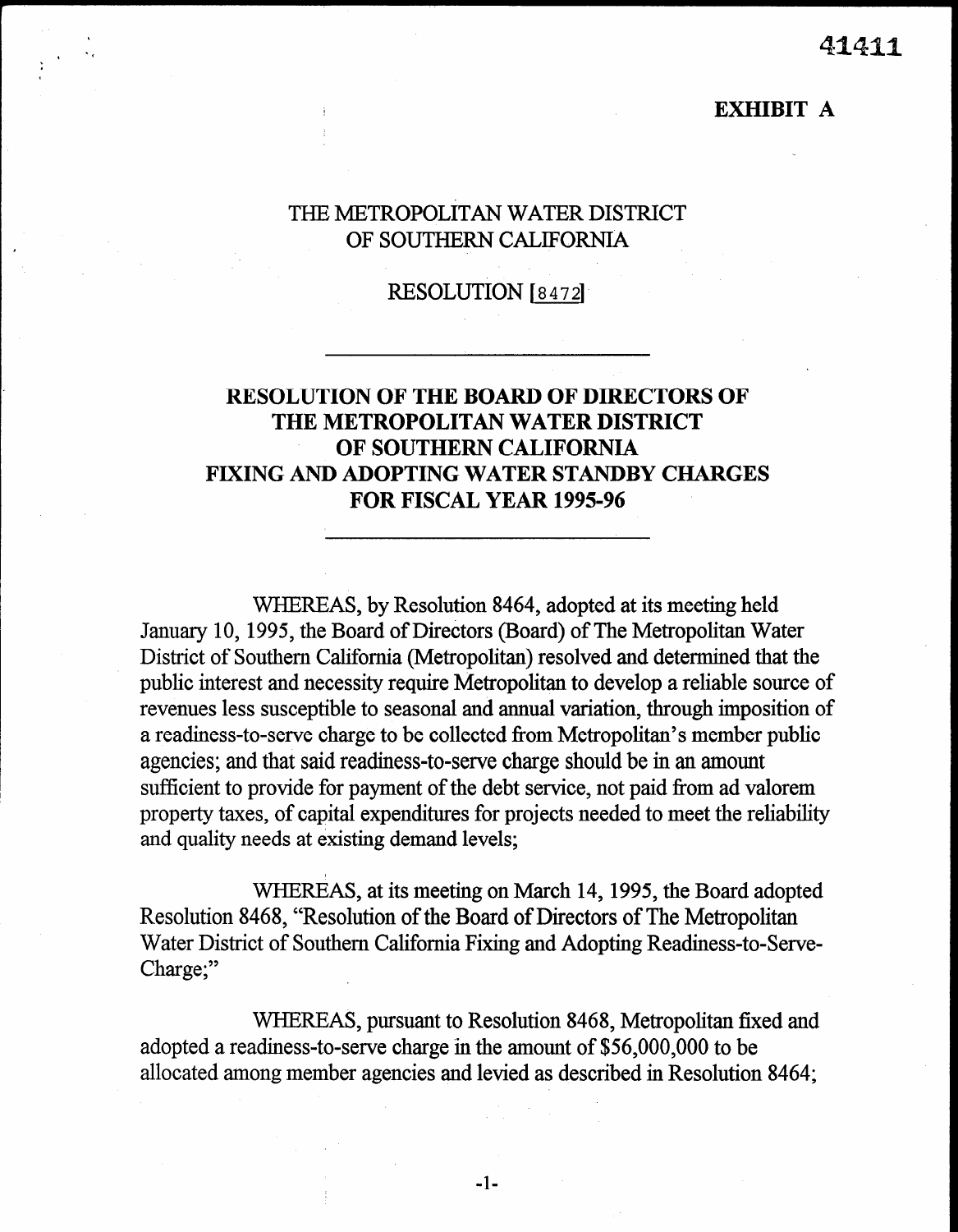WHEREAS, certain member public agencies of Metropolitan have requested the option to provide collection of all or a portion of their readinessto-serve charge obligation through a Metropolitan water standby charge imposed on parcels within those member agencies;

WHEREAS, Metropolitan may fix different standby charge rates for parcels situated within different member public agencies, and Metropolitan is willing to comply with the requests of member public agencies opting to have Metropolitan levy water standby charges within their respective territories, on the terms and subject to the conditions contained herein;

WHEREAS, the provisions of the Uniform Standby Charge Procedures Act (USCPA), sections 54984-54984.9 of the Government Code, are available to any local agency authorized by law to provide water or water service, and authorized to fix, levy, or collect any standby or availability charge or assessment in connection with the provision of that service;

WHEREAS, notice was given by Resolution 8464 to the public and to each member public agency of The Metropolitan Water District of Southern California of the intention of Metropolitan's Board to consider and take action at its regular meeting to be held May 9, 1995, on the General Manager's recommendation to impose a water standby charge for fiscal year 1995-96 under authority of Section 134.5 of the Metropolitan Water District Act and the USCPA on land within the member public agencies providing such written request to Metropolitan at the rates per acre of land, or per parcel of land less than an acre, specified in Resolution 8464;

WHEREAS, the particular charge, per acre or per parcel, applicable to land within each member public agency, the method of its calculation, and the specific data used in its determination are as specified in the Engineer's Report dated January 1995, on file with Metropolitan, a copy of which is attached as Attachment 1;

WHEREAS, notice of the proposed water standby charge and of a public hearing on the date and at the time and location specified in Resolution 8464 was'published prior to the hearings, pursuant to Resolution 8464, in various newspapers of general circulation within Metropolitan;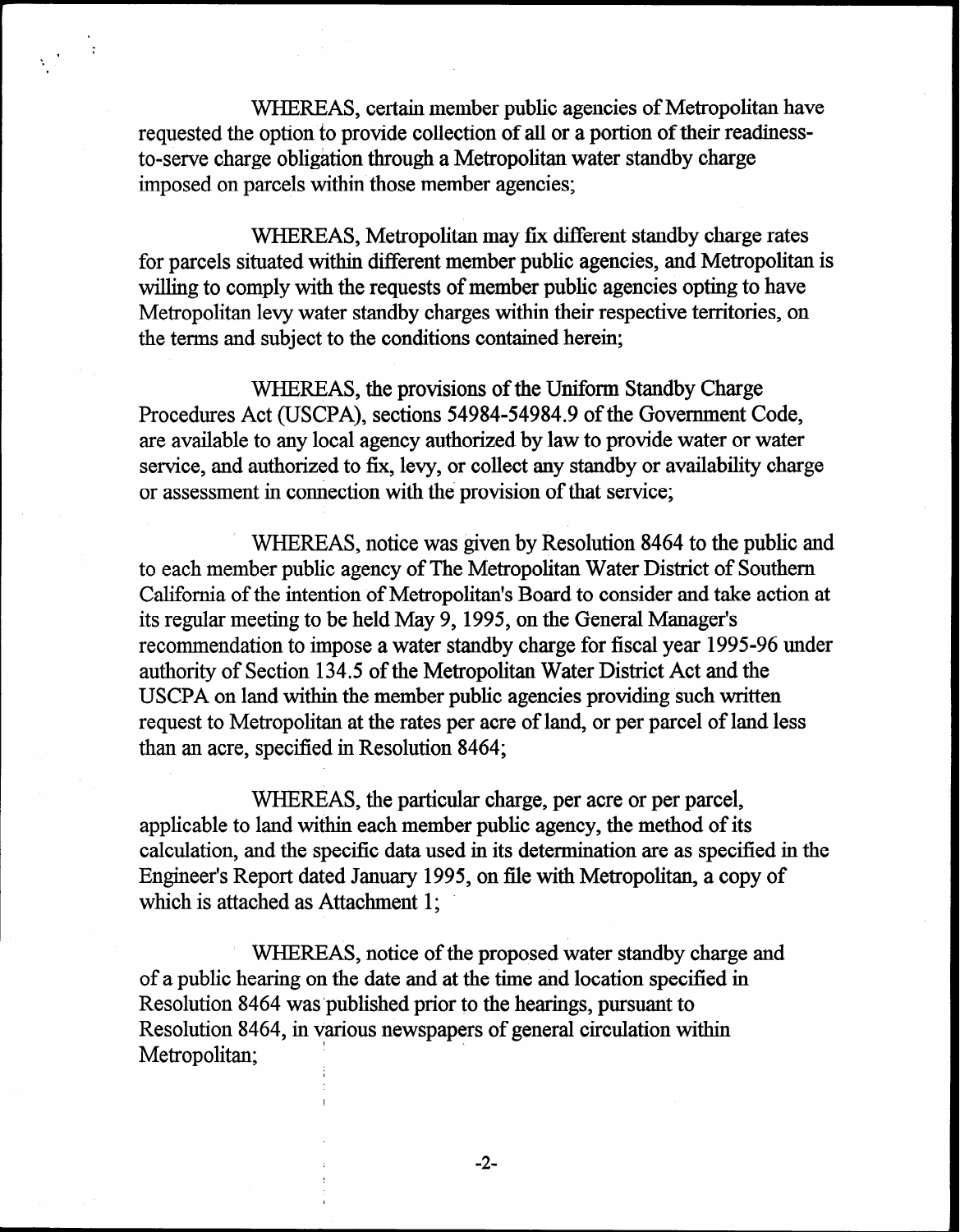WHEREAS, the Board conducted a public hearing at its regular meeting on April 11, 1995, at which interested parties were given the opportunity to present their views regarding the proposed water standby charge and the Engineer's Report and to file written protests, if they so desired, for consideration prior to final implementation of the proposed water standby charges; and

i<br>I

**i** :

. .

> WHEREAS, the USCPA provides that if written protests are received representing 15 percent or more of the parcels subject to the proposed water standby charges, which are not withdrawn, the Board may still adopt, revise, change, reduce or modify a charge, but such charges shall be ineffective until approved by a majority of the voters in an election within the affected territory, and if written protests are received representing 40 percent of the parcels subject to the proposed water standby charges no further proceedings may be had on such charges for at least one year.

> NOW THEREFORE, the Board of Directors of The Metropolitan Water District of Southern California does hereby resolve, determine and order as follows:

Section 1. That the Board of Directors of Metropolitan, pursuant to the Engineer's Report attached to Resolution 8468, finds that lands within Metropolitan are benefited as described in such report and on that basis, hereby , fixes and adopts a water standby charge for fiscal year 1995-96 on all land within requesting member agencies of Metropolitan to which water is made available for any purpose, whether water is actually used or not; provided, however, that if written protests representing 15 percent or more of the parcels subject to such water standby charges are fled with the Executive Secretary on or before May 16,1995, such water standby charges shall be suspended and this Resolution shall have no further force or effect;

Section 2. That the water standby charge, per parcel or per acre,  $\alpha$  inature water stand y enalge, per pareci or per acre, applicable to fail within each electrifigure

-3-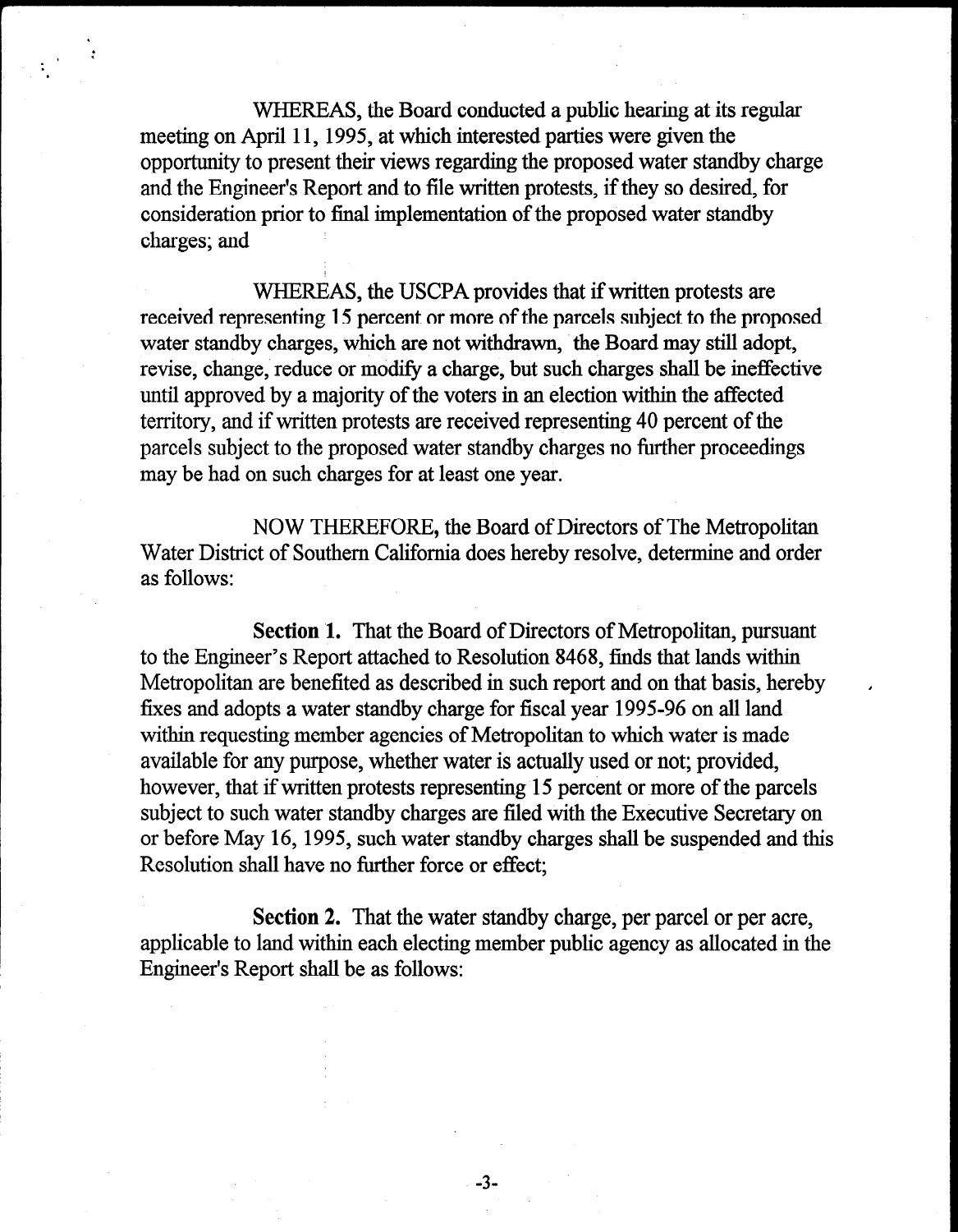# 1995-96 Water Standby Charge

| <b>Member Agency</b>                | Amount  |  |
|-------------------------------------|---------|--|
| Anaheim                             | \$8.55  |  |
| <b>Burbank</b>                      | \$14.20 |  |
| Calleguas MWD                       | \$9.58  |  |
| <b>Central Basin MWD</b>            | \$10.44 |  |
| Chino Basin MWD                     | \$7.59  |  |
| <b>Coastal MWD</b>                  | \$11.60 |  |
| Compton                             | \$8.92  |  |
| <b>Eastern MWD</b>                  | \$6.94  |  |
| <b>Foothill MWD</b>                 | \$10.28 |  |
| Fullerton                           | \$10.71 |  |
| Glendale                            | \$12.23 |  |
| Las Virgenes MWD                    | \$8.03  |  |
| Long Beach                          | \$12.16 |  |
| MWD of Orange Co.                   | \$10.09 |  |
| Pasadena                            | \$11.73 |  |
| San Diego CWA                       | \$11.51 |  |
| San Fernando                        | \$7.87  |  |
| San Marino                          | \$8.24  |  |
| Santa Ana                           | \$7.88  |  |
| Three Valleys MWD                   | \$12.21 |  |
| Torrance                            | \$12.23 |  |
| <b>Upper San Gabriel Valley MWD</b> | \$9.27  |  |
| Western MWD of Riverside Co.        | \$9.23  |  |

Section 3. That the water standby charge shall be collected on the  $t_{\text{t}}$  rolls, together with the additional valor station y unarge shall be concerned by da rons, together with the au valorem property taxes which are review by  $\alpha$  charges so collected standard standard standard standard standard shall be a control be a control of  $\alpha$  called a credit against a control of  $\alpha$  called a control of  $\alpha$  called a control of  $\alpha$  called a control o amounts of such standary charges so conected shall be applied as a credit again. the applicable member agency's obligation to pay a readiness-to-serve charge. After such member agency's readiness-to-serve charge allocation is fully satisfied, any additional collections shall be credited to other outstanding  $\frac{1}{2}$ sausiteu, any aduttional conections shall be credited to other outstanding obligations of such member a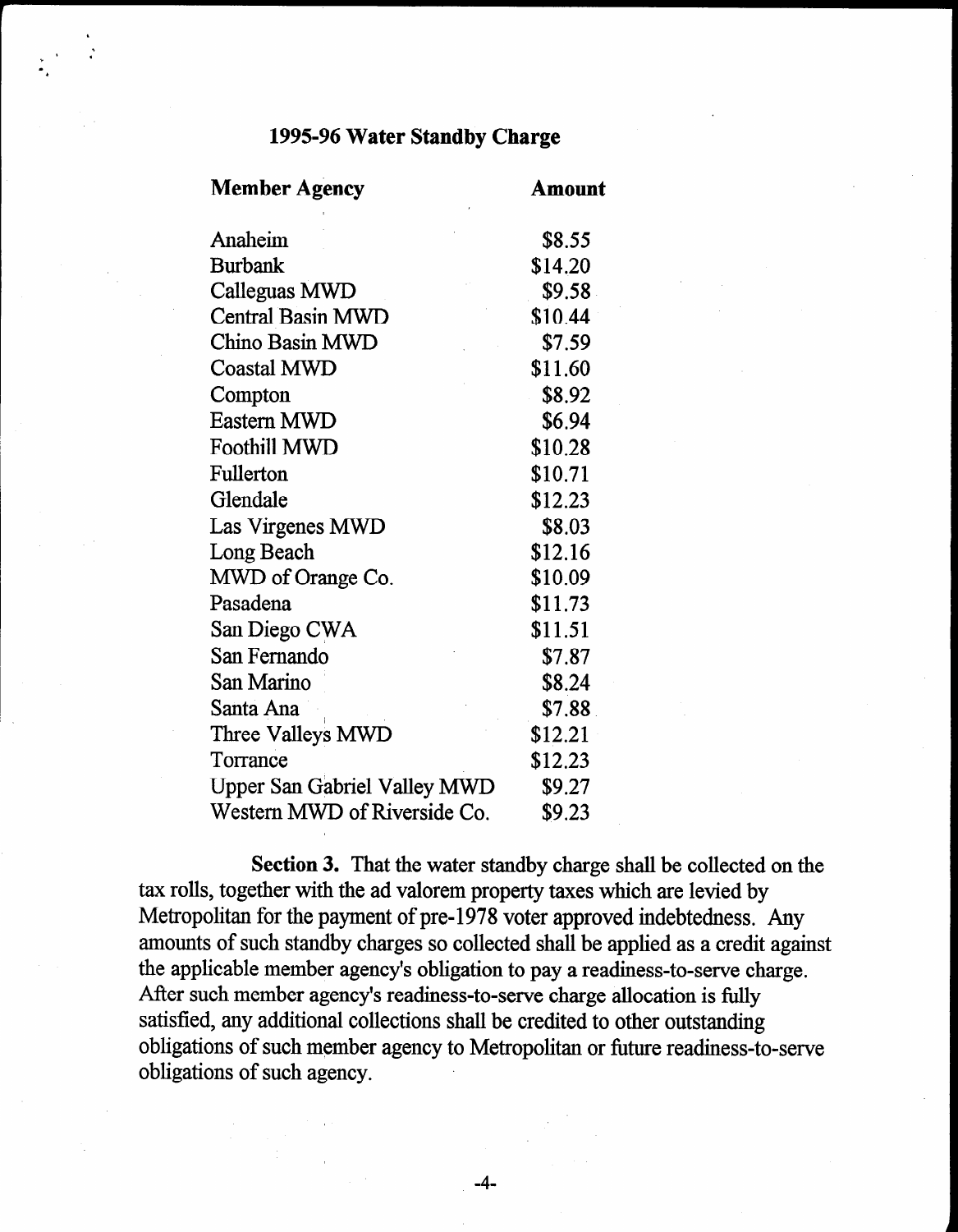Section 4. That notwithstanding Section 1, the following lands shall be exempt from the water standby charge: (a) lands owned by the Government of the United States, the State of California, or by any political subdivision thereof or any entity of local government; (b) lands permanently committed to open space and maintained in their natural state that are not now and will not in the future be supplied water; and (c) lands not included in (a) or (b) above, which the General Manager, in his discretion, finds do not now and cannot reasonably'be expected to derive a benefit from the projects to which the proceeds of the water standby charge will be applied. The General Manager may develop and implement additional criteria and guidelines for exemptions in order to effectuate the intent expressed herein.

Section 5. That the General Manager shall establish and make available to interested applicants procedures for filing and consideration of applications for exemption from the water standby charge pursuant to subsections (b) and (c) of Section 4 above. All applications for such exemption and documents supporting such claims must be received by Metropolitan in writing on or before December 31, 1995. The General Manager is further directed to review any such applications for exemption submitted in a timely manner to determine whether the lands to which they pertain are eligible for such exemption and to allow or disallow such applications based upon those guidelines. The General Manager shall also establish reasonable procedures for the filing and timing of the appeals from his determination, pursuant to Section 6 below.

Section 6. That an Ad Hoc Committee of the Board shall be appointed by the Chairman of the Board for the purpose of considering, in the Committee's discretion, appeals from determinations by the General Manager to deny or qualify an application for exemption from the water standby charge pursuant to Section 4 above. The Ad Hoc Committee shall consider such appeals and make recommendations to the Board to affirm or reverse the General Manager's determinations. The Board shall act upon such recommendations and its decision as to such appeals shall be final.

Section 7. That the General Manager is hereby authorized and directed to take all necessary action to secure the collection of the water standby charge by the appropriate county officials, including payment of the reasonable cost of collection.

 $-5-$